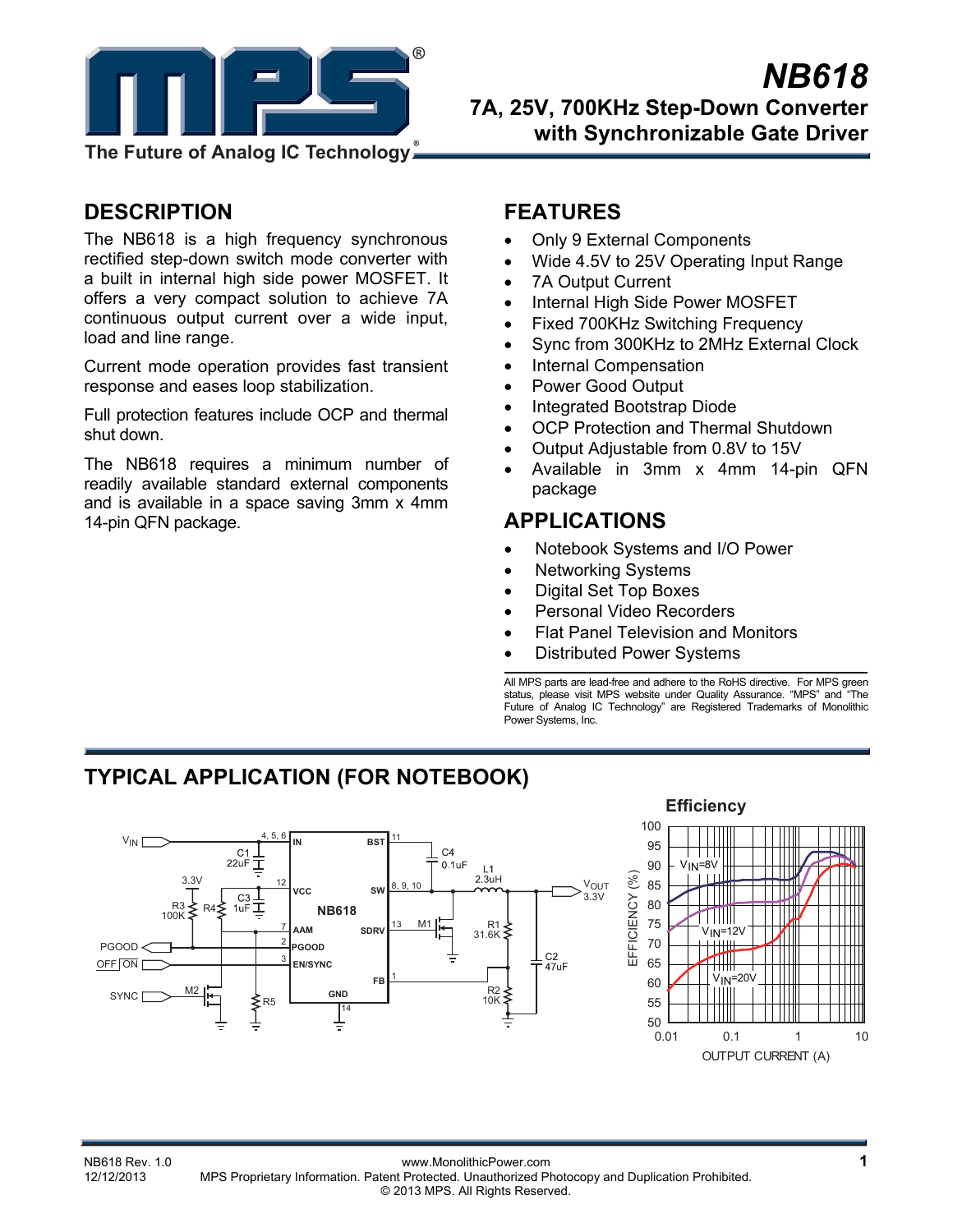

# **ORDERING INFORMATION**

| Part Number* | Packaqe       | <b>Top Marking</b> | Temperature (TA)<br>Free Air |
|--------------|---------------|--------------------|------------------------------|
| NB618DL      | QFN14<br>3x4. | 618D               | . +85°ി<br>–40°ി<br>to       |

\* For Tape & Reel, add suffix –Z (e.g. NB618DL–Z);

For RoHS, compliant packaging, add suffix –LF (e.g. NB618DL–LF–Z).



# **ABSOLUTE MAXIMUM RATINGS (1)**

| $V_{SW}$ -0.3V (-5V for < 10ns) to 29V |
|----------------------------------------|
|                                        |
|                                        |
|                                        |
|                                        |
|                                        |
|                                        |
|                                        |
|                                        |

# *Recommended Operating Conditions* **(2)**

| Operating Temperature -40°C to +85°C |  |
|--------------------------------------|--|

| Thermal Resistance <sup>(3)</sup> | $\theta_{JA}$ $\theta_{JC}$ |  |
|-----------------------------------|-----------------------------|--|
|                                   |                             |  |

#### **Notes:**

- 1) Exceeding these ratings may damage the device.
- 2) The device is not guaranteed to function outside of its operating conditions.
- 3) Measured on JESD51-7, 4-layer PCB.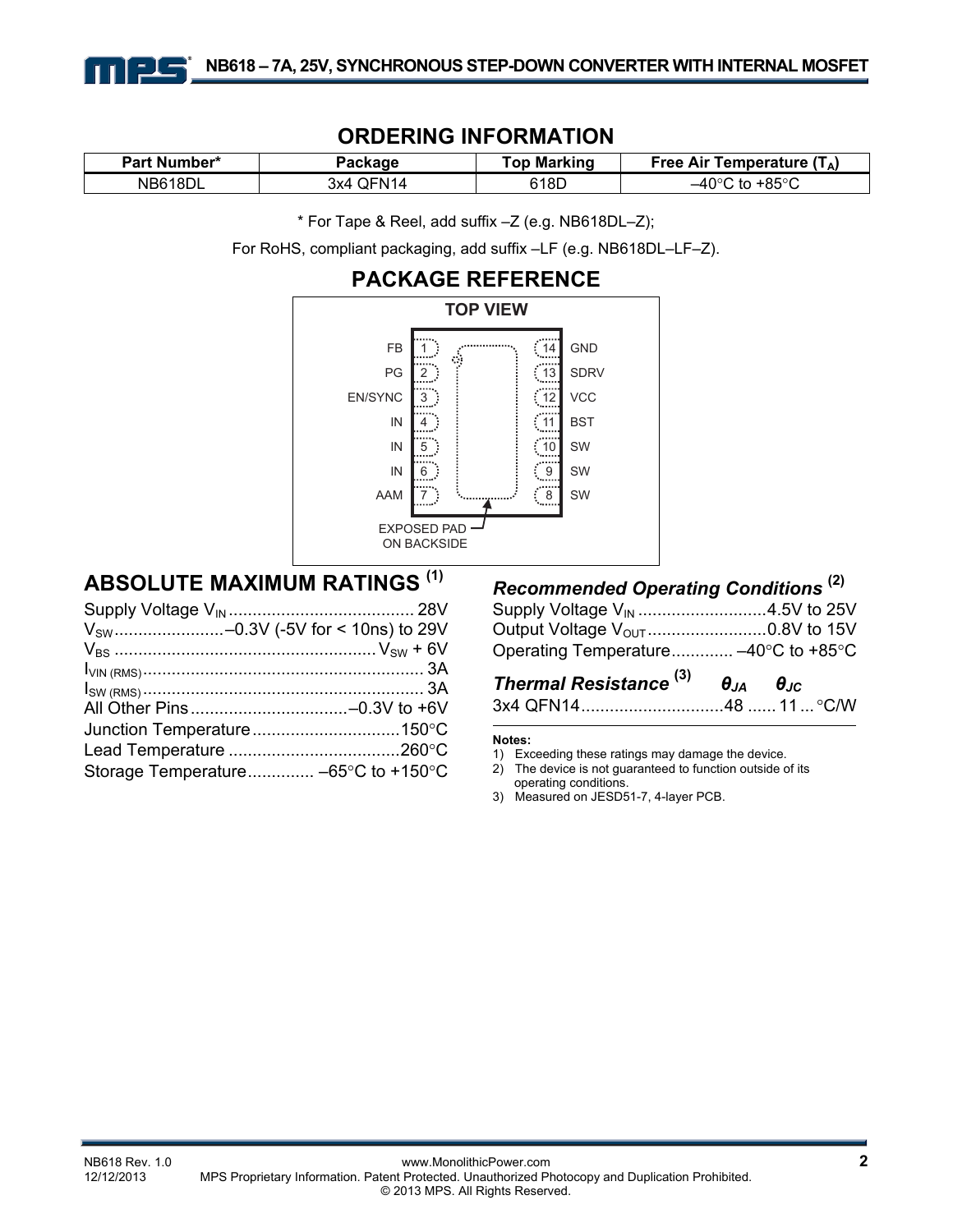# **ELECTRICAL CHARACTERISTICS**

### $V_{IN}$  = 12V,  $T_A$  = +25°C, unless otherwise noted.

| <b>Parameters</b>                                                    | Symbol                     | <b>Condition</b>              | Min            | <b>Typ</b>     | <b>Max</b>     | <b>Units</b>    |
|----------------------------------------------------------------------|----------------------------|-------------------------------|----------------|----------------|----------------|-----------------|
| Supply Current (Shutdown)                                            | $I_{IN}$                   | $V_{EN} = 0V$                 |                | $\mathbf 0$    | 1.0            | μA              |
| Supply Current (Quiescent)                                           | $I_{IN}$                   | $V_{EN}$ = 2V, $V_{FB}$ = 1V  |                | 1              | 1.2            | mA              |
| Switch On Resistance <sup>(4)</sup>                                  | $SWRDS-ON$                 |                               |                | 50             |                | $m\Omega$       |
| Switch Leakage                                                       | <b>SW<sub>LKG</sub></b>    | $V_{EN} = 0V$ , $V_{SW} = 0V$ |                | $\mathbf 0$    | $\mathbf{1}$   | μA              |
| Current Limit <sup>(4)</sup>                                         | I <sub>LIMIT</sub>         |                               | 9.5            |                |                | A               |
| <b>Oscillator Frequency</b>                                          | $F_{SW}$                   | $V_{FB} = 0.75V$              | 540            | 670            | 800            | <b>KHz</b>      |
| Fold-back Frequency                                                  | $F_{FB}$                   | $V_{FB}$ = 300mV              |                | 170            |                | KH <sub>z</sub> |
| Maximum Duty Cycle                                                   | $D_{MAX}$                  | $V_{FB}$ = 700mV              | 85             | 90             |                | $\%$            |
| Sync Frequency Range                                                 | $F_{SYNC}$                 |                               | 0.3            |                | $\overline{2}$ | <b>MHz</b>      |
| Feedback Voltage                                                     | $V_{FB}$                   |                               | 788            | 808            | 828            | mV              |
| <b>Feedback Current</b>                                              | $I_{FB}$                   | $V_{FB} = 800 \text{mV}$      |                | 10             | 100            | nA              |
| <b>EN/SYNC Input Low Voltage</b>                                     | $VIL_{EN}$                 |                               |                |                | 0.4            | V               |
| EN/SYNC Input High Voltage                                           | $VIH_{EN}$                 |                               | $\overline{2}$ |                |                | $\vee$          |
| <b>EN Input Current</b>                                              |                            | $V_{EN} = 2V$                 |                | $\overline{2}$ |                | μA              |
|                                                                      | $I_{EN}$                   | $V_{EN} = 0V$                 |                | 0.1            |                |                 |
| EN Turn Off Delay                                                    | $ENTd-Off$                 |                               |                | 5              |                | µsec            |
| Power Good Threshold Rising                                          | $PGVth-Hi$                 |                               |                | 720            |                | mV              |
| Power Good Threshold Falling                                         | $PG_{Vth-Lo}$              |                               |                | 670            |                | mV              |
| Power Good Delay <sup>(4)</sup>                                      | $PG_{\text{Td}}$           |                               |                | 20             |                | μs              |
| <b>Power Good Sink Current</b><br>Capability                         | $V_{PG}$                   | Sink 4mA                      |                |                | 0.4            | $\vee$          |
| Power Good Leakage Current                                           | <b>I</b> PG_LEAK           | $V_{PG} = 3.3V$               |                | 10             | 100            | nA              |
| V <sub>IN</sub> Under Voltage Lockout<br><b>Threshold Rising</b>     | INUV <sub>Vth</sub>        |                               | 3.8            | 4.0            | 4.2            | V               |
| V <sub>IN</sub> Under Voltage Lockout<br><b>Threshold Hysteresis</b> | <b>INUV<sub>HYS</sub></b>  |                               |                | 880            |                | mV              |
| <b>VCC Regulator</b>                                                 | $\mathsf{V}_{\mathsf{CC}}$ |                               | 4.5            | 5              |                | $\vee$          |
| <b>VCC Load Regulation</b>                                           |                            | $lcc = 20mA$                  |                | $\overline{5}$ |                | $\%$            |
| Gate Drive Sink Impedance <sup>(4)</sup>                             | $R_{SINK}$                 |                               |                | 1              |                | Ω               |
| Gate Drive Source Impedance <sup>(4)</sup>                           | R <sub>SOURCE</sub>        |                               |                | 4              |                | Ω               |
| <b>Thermal Shutdown</b>                                              | $T_{SD}$                   |                               |                | 150            |                | $^{\circ}C$     |

**Note:** 

4) Guaranteed by design.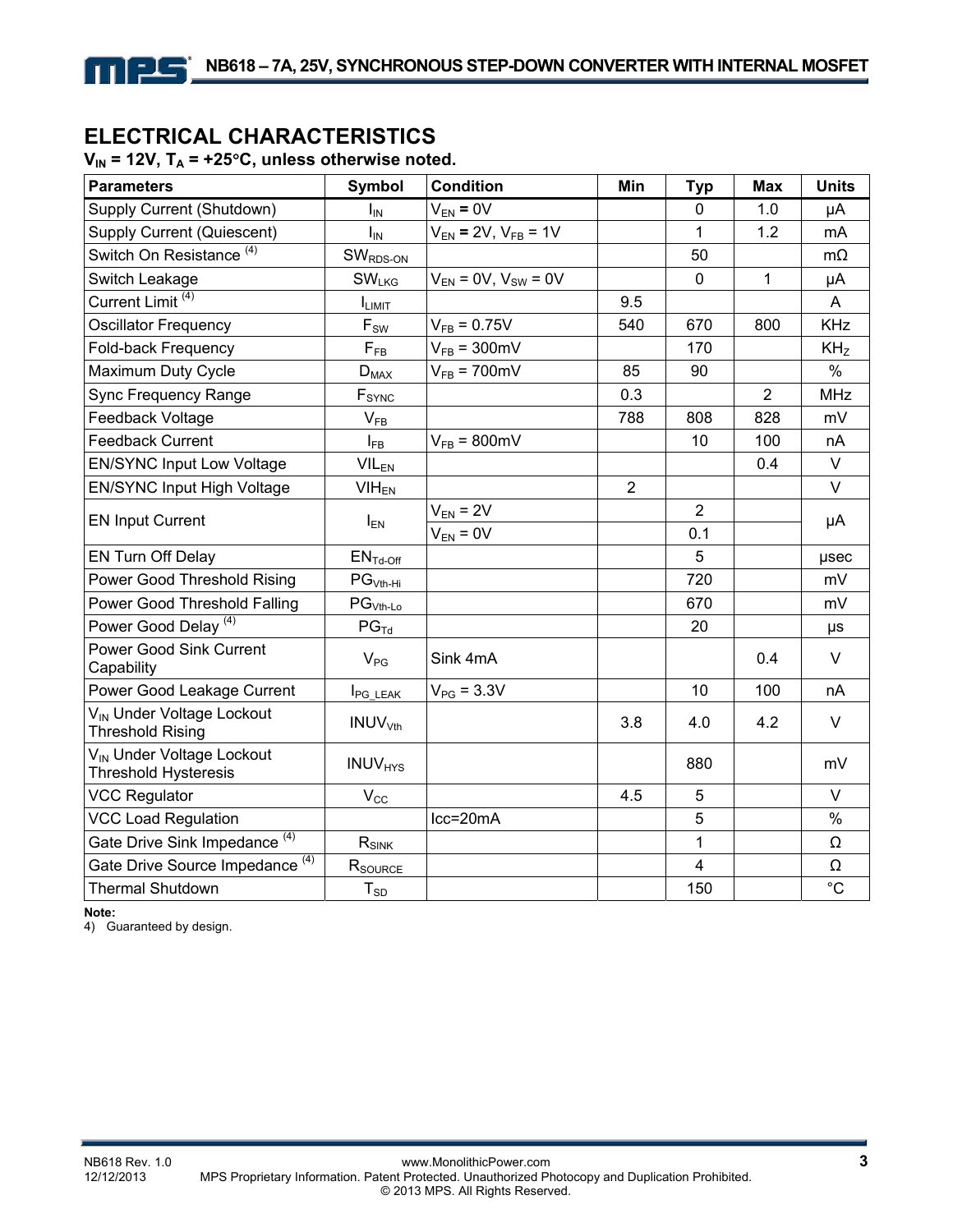# **PIN FUNCTIONS**

mes

| Pin#            | Name           | <b>Description</b>                                                                                                                                                                                                                                                                                     |
|-----------------|----------------|--------------------------------------------------------------------------------------------------------------------------------------------------------------------------------------------------------------------------------------------------------------------------------------------------------|
|                 | <b>FB</b>      | Feedback. An external resistor divider from the output to GND, tapped to the FB<br>pin, sets the output voltage. To prevent current limit run away during a short circuit<br>fault condition the frequency fold-back comparator lowers the oscillator frequency<br>when the FB voltage is below 400mV. |
| $\overline{2}$  | PG             | Power good output, the output of this pin is an open drain and is high if the output<br>voltage is higher than 90% of the nominal voltage. There is a 20us delay to pull PG<br>if the output voltage is lower than 10% of regulation value.                                                            |
| 3               | <b>EN/SYNC</b> | EN=1 to enable the NB618. External clock can be applied to EN pin for changing<br>switching frequency. For automatic start-up, connect EN pin to VIN with $100K\Omega$<br>resistor.                                                                                                                    |
| 4,5,6           | IN             | Supply Voltage. The NB618 operates from a +4.5V to +25V input rail. C1 is<br>needed to decouple the input rail. Use wide PCB traces and multiple vias to make<br>the connection.                                                                                                                       |
| 7               | AAM            | Connect to GND forces NB618 in synchronous mode. Connects to a voltage set by<br>2 resistor dividers forces NB618 into non-synchronous mode when load is small.                                                                                                                                        |
| 8,9,10          | <b>SW</b>      | Switch Output. Use wide PCB traces and multiple vias to make the connection.                                                                                                                                                                                                                           |
| 11              | <b>BST</b>     | Bootstrap. A capacitor connected between SW and BS pins is required to form a<br>floating supply across the high-side switch driver.                                                                                                                                                                   |
| 12 <sup>°</sup> | <b>VCC</b>     | Bias Supply. Decouple with 1µF capacitor.                                                                                                                                                                                                                                                              |
| 13              | <b>SDRV</b>    | Low Side Gate Drive output.                                                                                                                                                                                                                                                                            |
| 14              | <b>GND</b>     | System Ground. This pin is the reference ground of the regulated output voltage.<br>For this reason care must be taken in PCB layout.                                                                                                                                                                  |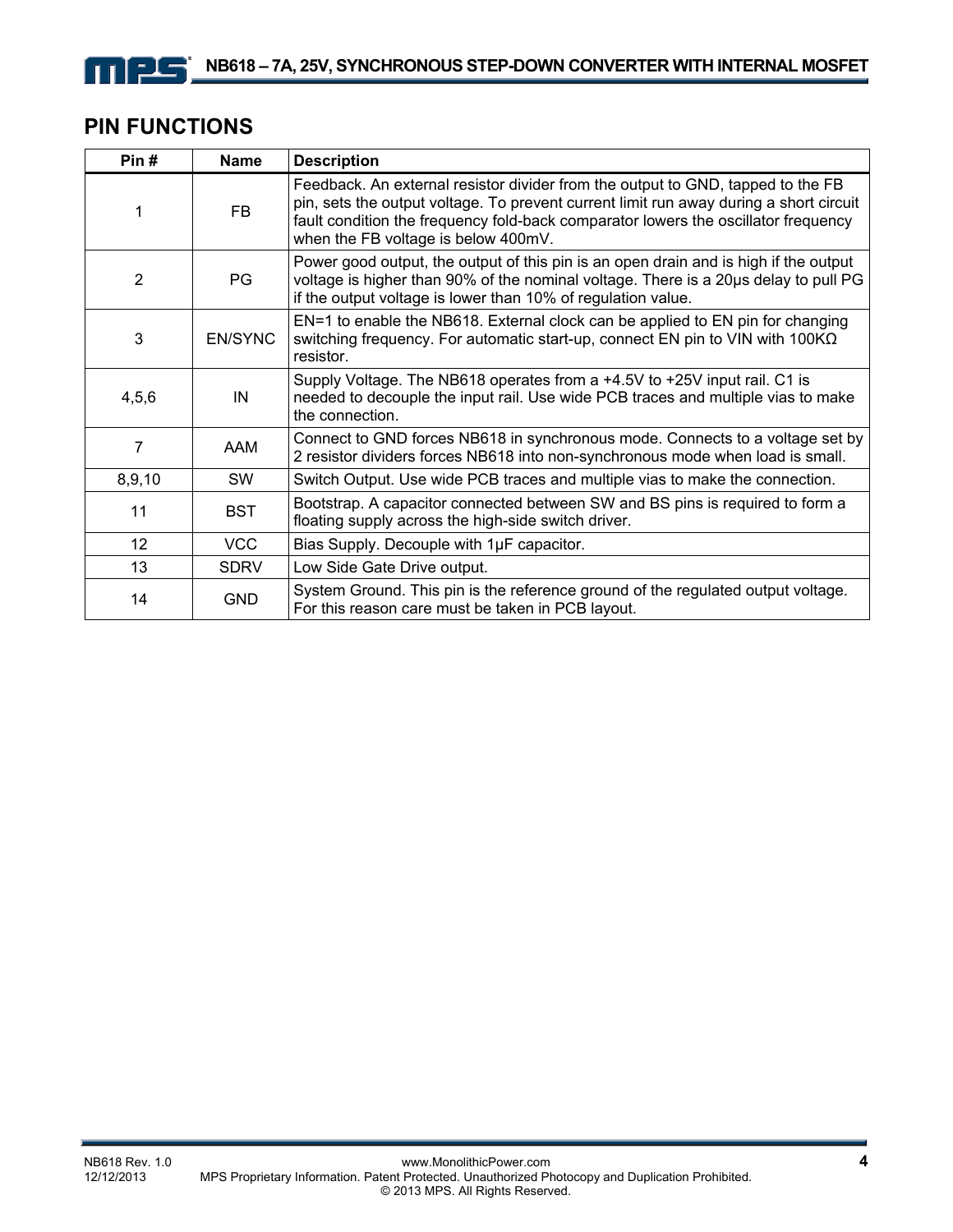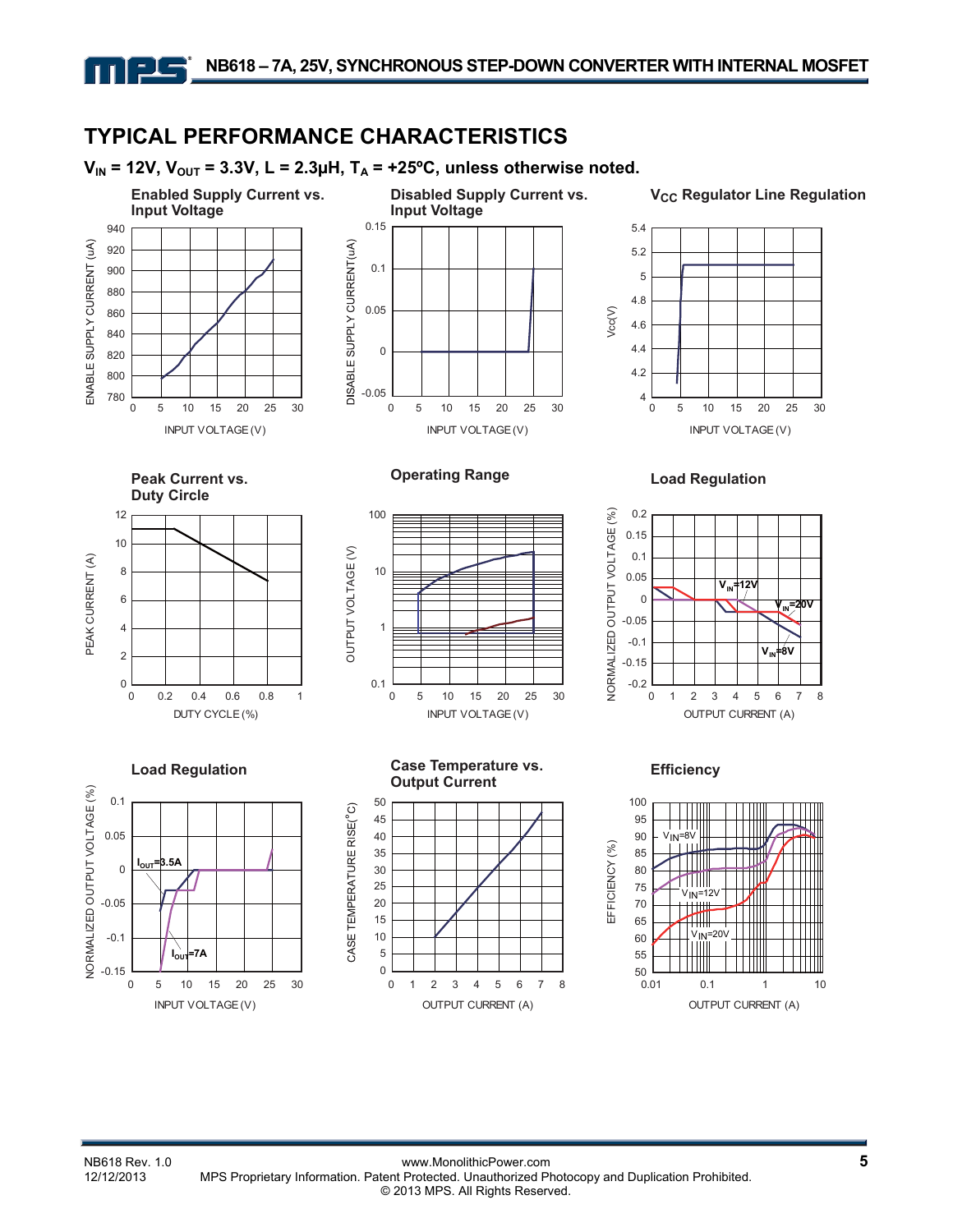# **TYPICAL PERFORMANCE CHARACTERISTICS** *(continued)*

V<sub>IN</sub> = 12V, V<sub>OUT</sub> = 3.3V, L = 2.3µH, T<sub>A</sub> = +25°C, unless otherwise noted. **Short Entry Communist Communist Short Recovery Communist Communist Communist Communist Communist Communist Communist Communist Communist Communist Communist Communist Communist Communist Communist Communist Communist Comm** 







**Enable Startup with 7A load** 







**Enable Shutdown with 7A load** 









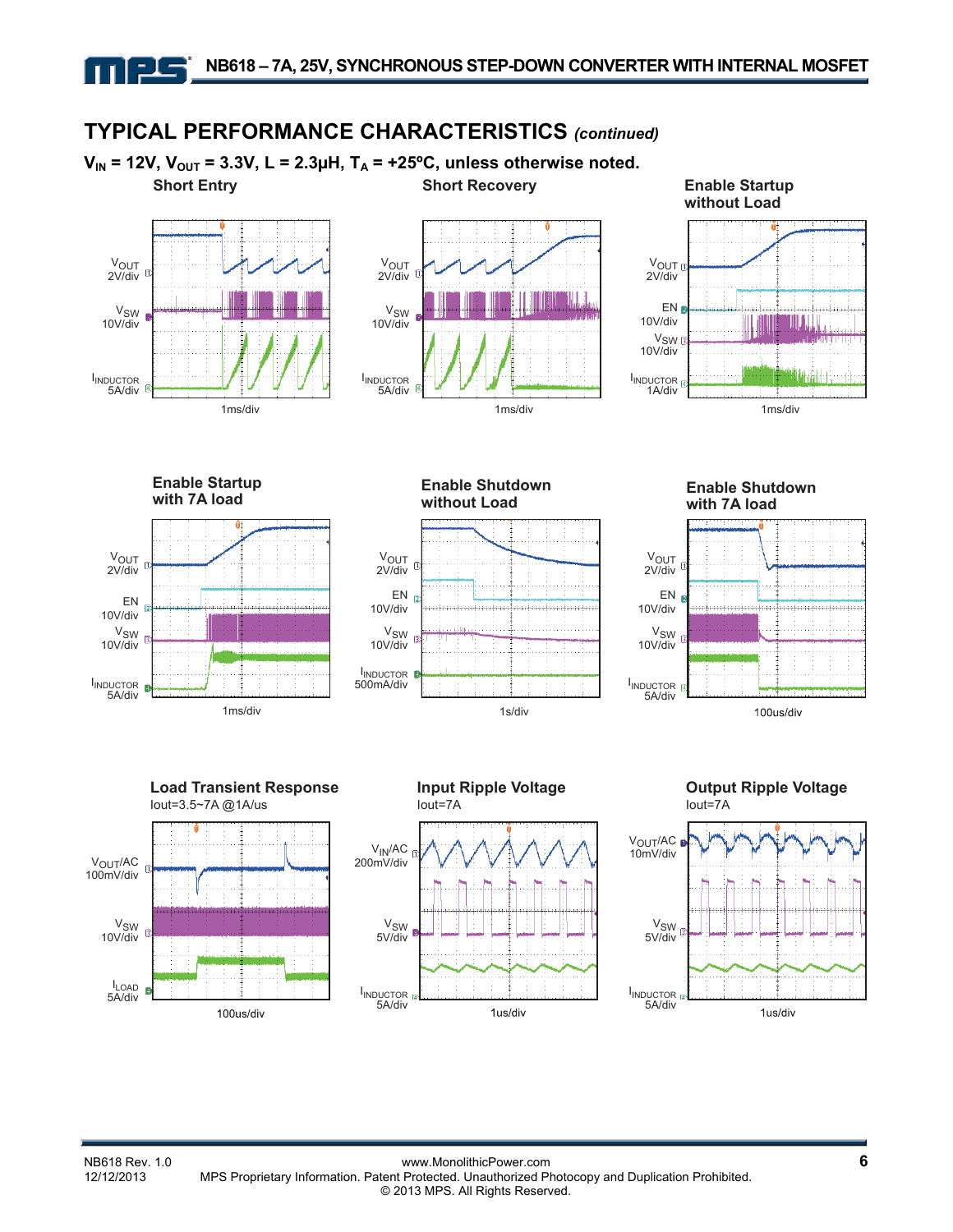# **BLOCK DIAGRAM**



**Figure 1—Functional Block Diagram** 

# **OPERATION**

The NB618 is a high frequency synchronous rectified step-down switch mode converter with a built in internal high side power MOSFET. It offers a very compact solution to achieve 7A continuous output current over a wide input supply range with excellent load and line regulation.

The NB618 operates in a fixed frequency, peak current control mode to regulate the output voltage. A PWM cycle is initiated by the internal clock. The integrated high-side power MOSFET is turned on and remains on until its current reaches the value set by the COMP voltage. When the power switch is off, it remains off until the next clock cycle starts. If, in 90% of one PWM period, the current in the power MOSFET does not reach the COMP set current value, the power MOSFET will be forced to turn off.

#### **Error Amplifier**

The error amplifier compares the FB pin voltage with the internal 0.8V reference (REF) and outputs a current proportional to the difference between the two. This output current is then used to charge or discharge the internal compensation network to form the COMP voltage, which is used to control the power MOSFET current. The optimized internal compensation network minimizes the external component counts and simplifies the control loop design.

#### **Internal Regulator**

Most of the internal circuitries are powered from the 5V internal regulator. This regulator takes the VIN input and operates in the full VIN range. When VIN is greater than 5.0V, the output of the regulator is in full regulation. When VIN is lower than 5.0V, the output decreases.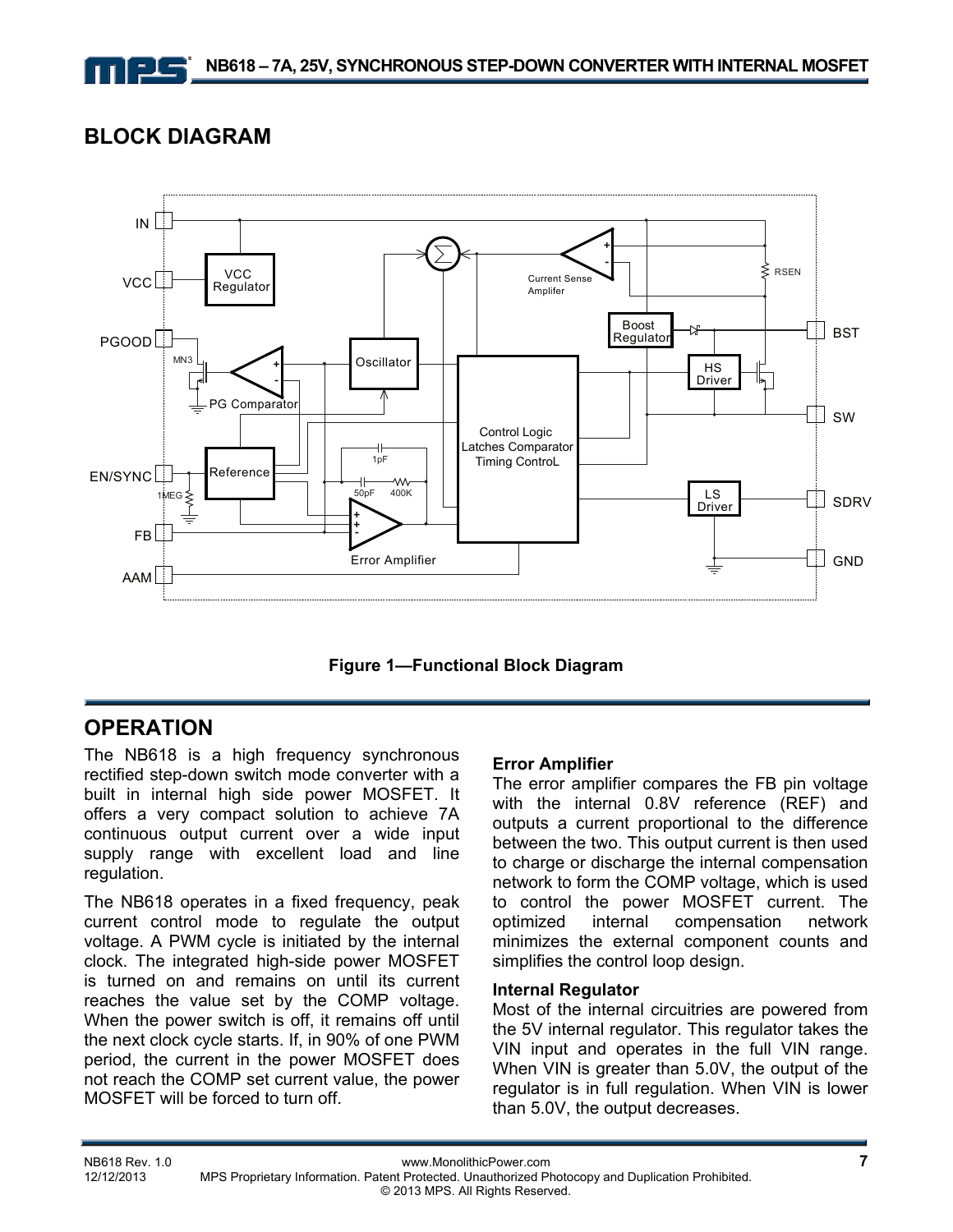Since this internal regulator provides the bias current for the bottom gate driver that requires significant amount of current depending upon the external MOSFET selection, a 1uF ceramic capacitor for decoupling purpose is required.

#### **Enable/Sync Control**

The NB618 has a dedicated Enable/Sync control pin (EN/SYNC). By pulling it high or low, the IC can be enabled and disabled by EN. Tie EN to VIN for automatic start up. To disable the part, EN must be pulled low for at least 5µs.

The NB618 can be synchronized to external clock range from 300KHz up to 2MHz through the EN/SYNC pin. The internal clock rising edge is synchronized to the external clock rising edge.

#### **Under-Voltage Lockout (UVLO)**

Under-voltage lockout (UVLO) is implemented to protect the chip from operating at insufficient supply voltage. The NB618 UVLO comparator monitors the output voltage of the internal regulator, VCC. The UVLO rising threshold is about 4.0V while its falling threshold is a consistent 3.2V.

#### **Internal Soft-Start**

The soft-start is implemented to prevent the converter output voltage from overshooting during startup. When the chip starts, the internal circuitry generates a soft-start voltage (SS) ramping up from 0V to 1.2V. When it is lower than the internal reference (REF), SS overrides REF so the error amplifier uses SS as the reference. When SS is higher than REF, REF regains control.

#### **Over-Current-Protection and Hiccup**

The NB618 has cycle-by-cycle over current limit when the inductor current peak value exceeds the set current limit threshold. Meanwhile, output voltage starts to drop until FB is below the Under-Voltage (UV) threshold, typically 30% below the reference. Once a UV is triggered, the NB618 enters hiccup mode to periodically restart the part. This protection mode is especially useful when the output is dead-short to ground. The average short circuit current is greatly reduced to alleviate the thermal issue and to protect the regulator. The NB618 exits the hiccup mode once the over current condition is removed.

#### **Thermal Shutdown**

Thermal shutdown is implemented to prevent the chip from operating at exceedingly high temperatures. When the silicon die temperature is higher than 150°C, it shuts down the whole chip. When the temperature is lower than its lower threshold, typically 140°C, the chip is enabled again.

#### **Floating Driver and Bootstrap Charging**

The floating power MOSFET driver is powered by an external bootstrap capacitor. This floating driver has its own UVLO protection. This UVLO's rising threshold is 2.2V with a hysteresis of 150mV. The bootstrap capacitor voltage is regulated internally by VIN through D1, M3, C4, L1 and C2 (Figure 2). If (VIN-VSW) is more than 5V, U2 will regulate M1 to maintain a 5V BST voltage across C4.



#### **Figure 2—Internal Bootstrap Charging Circuit**

#### **Startup and Shutdown**

If both VIN and EN are higher than their appropriate thresholds, the chip starts. The reference block starts first, generating stable reference voltage and currents, and then the internal regulator is enabled. The regulator provides stable supply for the remaining circuitries.

Three events can shut down the chip: EN low, VIN low and thermal shutdown. In the shutdown procedure, the signaling path is first blocked to avoid any fault triggering. The COMP voltage and the internal supply rail are then pulled down. The floating driver is not subject to this shutdown command.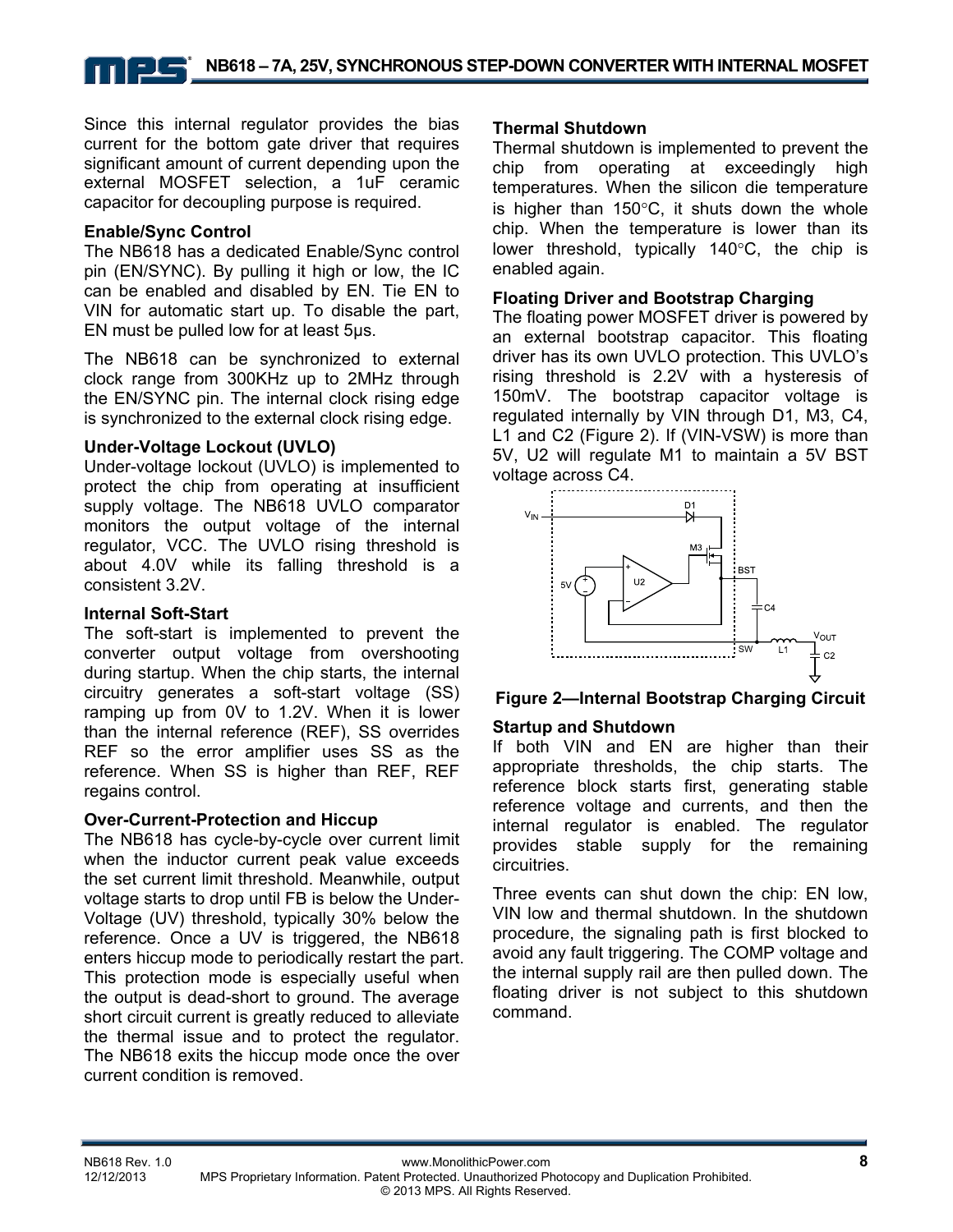# **APPLICATION INFORMATION**

#### **Setting the Output Voltage**

The external resistor divider is used to set the output voltage (see the schematic on front page). The feedback resistor R1 also sets the feedback loop bandwidth with the internal compensation capacitor (see Figure 1). Choose R1 to be around 31.6kΩ for optimal transient response. R2 is then given by:

$$
R2 = \frac{R1}{\frac{V_{OUT}}{0.8V} - 1}
$$

**Table 1—Resistor Selection for Common Output Voltages** 

| $V_{\text{OUT}}(V)$ | $R1$ (k $\Omega$ ) | $R2$ (kΩ) |
|---------------------|--------------------|-----------|
| 1.8                 | 31.6(1%)           | 25.5(1%)  |
| 2.5                 | 31.6(1%)           | 14.7(1%)  |
| 3.3                 | 31.6(1%)           | $10(1\%)$ |
| 5                   | 31.6(1%)           | 6.04(1%)  |

#### **Selecting the Inductor**

A 1µH to 10µH inductor with a DC current rating of at least 25% percent higher than the maximum load current is recommended for most applications. For highest efficiency, the inductor DC resistance should be less than 15mΩ. For most designs, the inductance value can be derived from the following equation.

$$
L = \frac{V_{OUT} \times (V_{IN} - V_{OUT})}{V_{IN} \times \Delta I_L \times f_{OSC}}
$$

Where  $\Delta I_L$  is the inductor ripple current.

Choose inductor current to be approximately 30% if the maximum load current, 8A. The maximum inductor peak current is:

$$
I_{L(MAX)}=I_{LOAD}+\frac{\Delta I_L}{2}
$$

Under light load conditions below 100mA, larger inductance is recommended for improved efficiency.

#### **Synchronous MOSFET**

The external synchronous MOSFET is used to supply current to the inductor when the internal high-side switch is off. It reduces the power loss significantly when compared against a Schottky rectifier.

Table 2 lists example synchronous MOSFETs and manufacturers.

| <b>Table 2-Synchronous MOSFET Selection</b> |
|---------------------------------------------|
| Guide                                       |

| Part No. | <b>Manufacture</b> |
|----------|--------------------|
| Si7112   | Vishay             |
| Si7114   | Vishay             |
| AM4874   | Analog Power       |

#### **Selecting the Input Capacitor**

The input current to the step-down converter is discontinuous, therefore a capacitor is required to supply the AC current to the step-down converter while maintaining the DC input voltage. Use low ESR capacitors for the best performance. Ceramic capacitors with X5R or X7R dielectrics are highly recommended because of their low ESR and small temperature coefficients. For most applications, a 22µF capacitor is sufficient.

Since the input capacitor (C1) absorbs the input switching current it requires an adequate ripple current rating. The RMS current in the input capacitor can be estimated by:

$$
I_{C1} = I_{LOAD} \times \sqrt{\frac{V_{OUT}}{V_{IN}} \left(1 - \frac{V_{OUT}}{V_{IN}}\right)}
$$

The worse case condition occurs at VIN =2VOUT, where:

$$
I_{C1} = \frac{I_{LOAD}}{2}
$$

For simplification, choose the input capacitor whose RMS current rating greater than half of the maximum load current.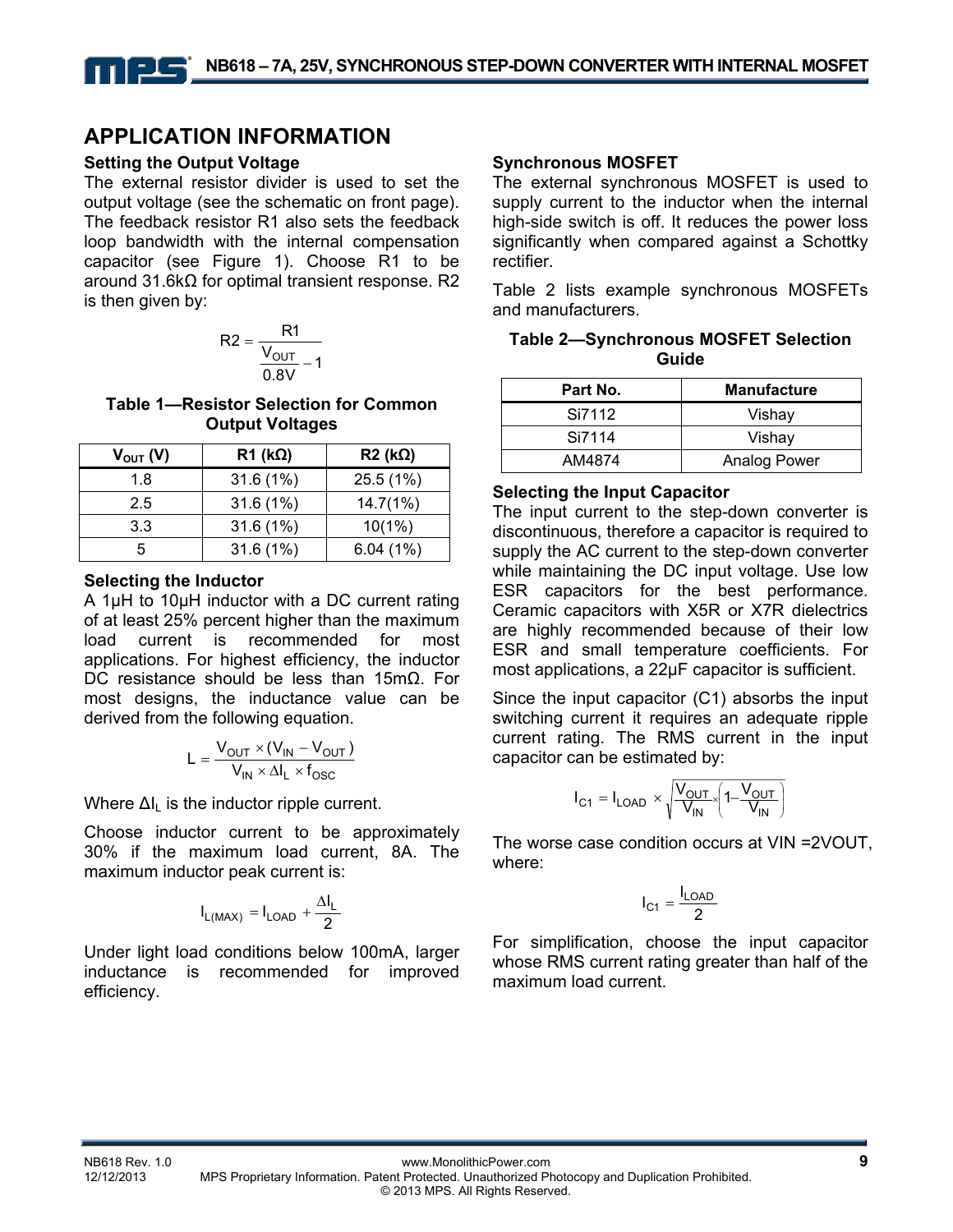The input capacitor can be electrolytic, tantalum or ceramic. When using electrolytic or tantalum capacitors, a small, high quality ceramic capacitor, i.e. 0.1μF, should be placed as close to the IC as possible. When using ceramic capacitors, make sure that they have enough capacitance to provide sufficient charge to prevent excessive voltage ripple at input. The input voltage ripple caused by capacitance can be estimated by:

$$
\Delta V_{IN} = \frac{I_{LOAD}}{f_S \times C1} \times \frac{V_{OUT}}{V_{IN}} \times \left(1 - \frac{V_{OUT}}{V_{IN}}\right)
$$

#### **Selecting the Output Capacitor**

The output capacitor (C2) is required to maintain the DC output voltage. Ceramic, tantalum, or low ESR electrolytic capacitors are recommended. Low ESR capacitors are preferred to keep the output voltage ripple low. The output voltage ripple can be estimated by:

$$
\Delta V_{OUT} = \frac{V_{OUT}}{f_s \times L} \times \left(1 - \frac{V_{OUT}}{V_{IN}}\right) \times \left(R_{ESR} + \frac{1}{8 \times f_s \times C2}\right)
$$

Where L is the inductor value and RESR is the equivalent series resistance (ESR) value of the output capacitor.

In the case of ceramic capacitors, the impedance at the switching frequency is dominated by the capacitance. The output voltage ripple is mainly caused by the capacitance. For simplification, the output voltage ripple can be estimated by:

$$
\Delta V_{\text{OUT}} = \frac{V_{\text{OUT}}}{8 \times f_{\text{S}}^2 \times L \times C2} \times \left(1 - \frac{V_{\text{OUT}}}{V_{\text{IN}}}\right)
$$

In the case of tantalum or electrolytic capacitors, the ESR dominates the impedance at the switching frequency. For simplification, the output ripple can be approximated to:

$$
\Delta V_{OUT} = \frac{V_{OUT}}{f_S \times L} \times \left(1 - \frac{V_{OUT}}{V_{IN}}\right) \times R_{ESR}
$$

The characteristics of the output capacitor also affect the stability of the regulation system. The NB618 can be optimized for a wide range of capacitance and ESR values.

#### **External Bootstrap Diode**

An external bootstrap diode may enhance the efficiency of the regulator, the applicable conditions of external BST diode are:

- $\bullet\;V_{\text{OUT}}$  is 5V or 3.3V; and
- Duty cycle is high: D= IN OUT  $\frac{\rm V_{OUT}}{\rm V_{IN}}$  >65%

In these cases, an external BST diode is recommended from the output of the voltage regulator to BST pin, as shown in Fig.3



#### **Figure 3—Add Optional External Bootstrap Diode to Enhance Efficiency**

The recommended external BST diode is IN4148, and the BST cap is 0.1~1µF.

#### **PCB Layout**

PCB layout is very important to achieve stable operation. Please follow these guidelines and take Figure 4 for references.

- 1) Keep the path of switching current short and minimize the loop area formed by Input cap, high-side and low-side MOSFETs.
- 2) Keep the connection of low-side MOSFET between SW pin and input power ground as short and wide as possible.
- 3) Place the feedback resistors and compensation components as close to the chip as possible.
- 4) Route SW away from sensitive analog areas such as FB.
- 5) Connect IN, SW, and especially GND respectively to a large copper area to improve chip thermal performance and longterm reliability.
- 6) It is suggested to add snubber circuit across the high side MOSFET (VIN pin and SW pin) so as to reduce SW spikes.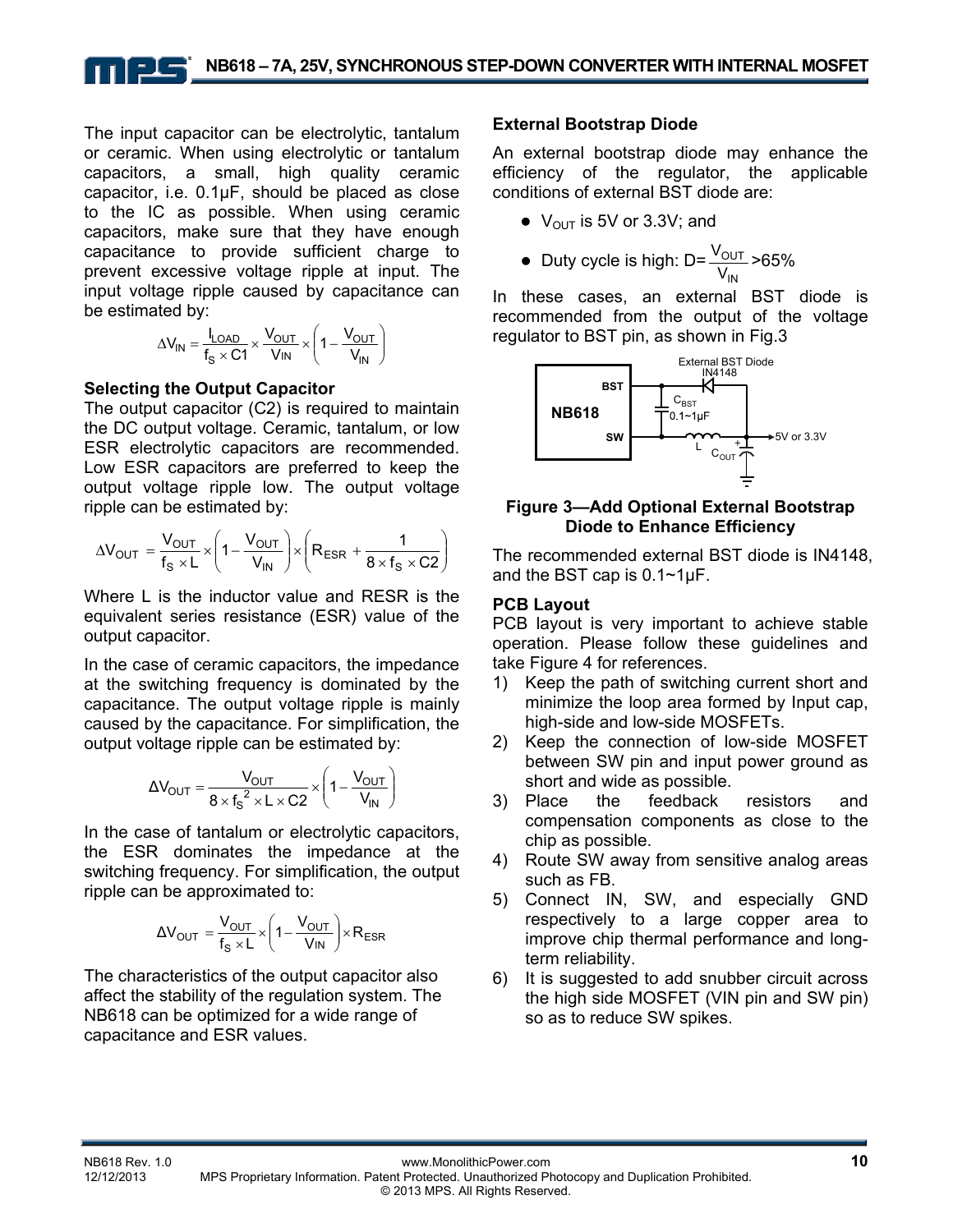



**Figure 4—Reference PCB Layout**